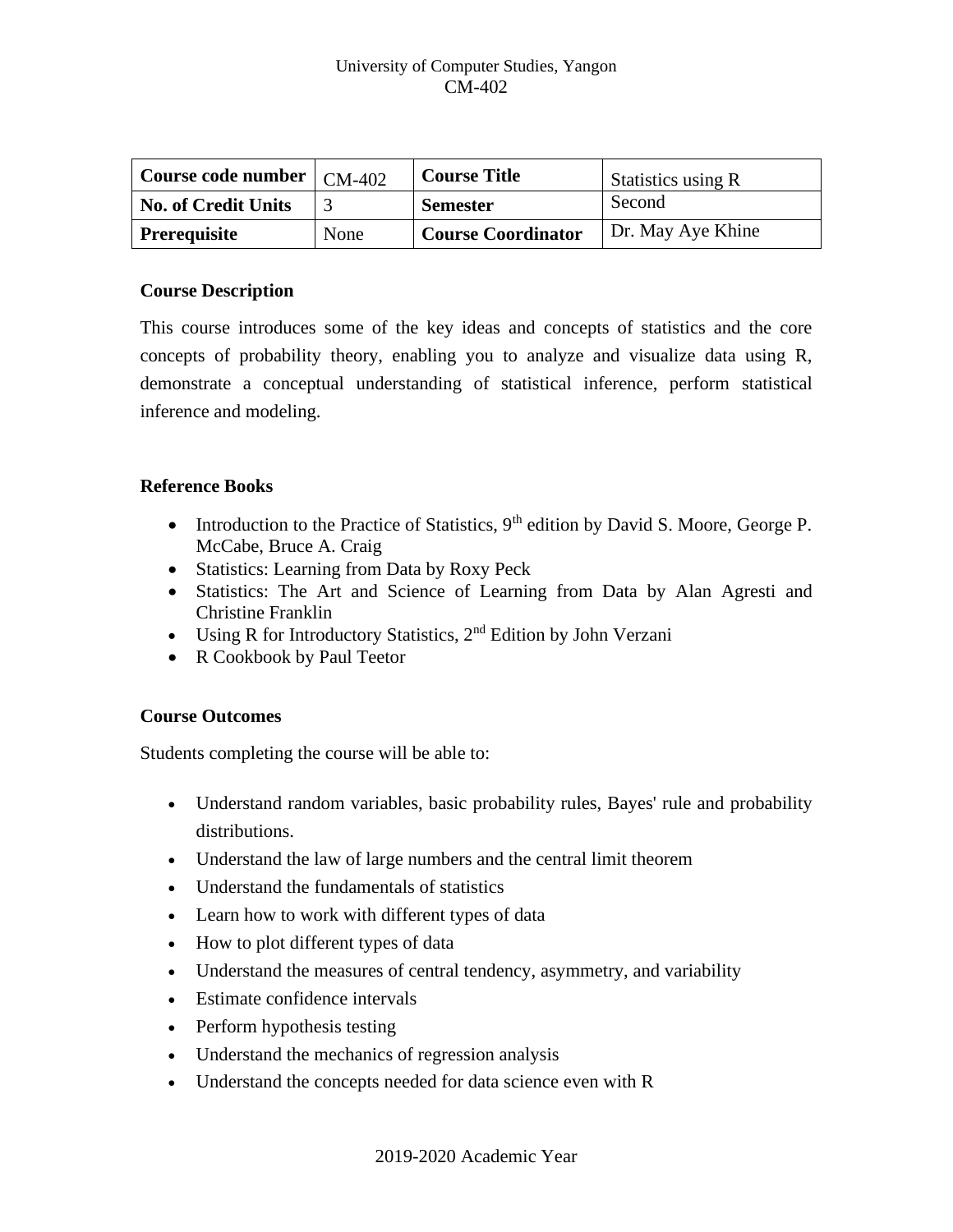#### **Assessment Plan for the Course**

| <b>Class Participation</b> | 10\% |
|----------------------------|------|
| Quizzes                    | 10%  |
| $Lab.+Assignment$          | 20 % |
| <b>Test</b>                | 10%  |
| Final Exam                 | 50%  |

#### **Class Attendance and Participation Policy:**

## • **Attendance**

Class attendance is mandatory. Students are expected to attend each class, to complete any required preparatory work (including assigned reading) and to participate actively in lectures, discussions and exercises.

## • **Quizzes, assignments, tests and Exam**

Your performance in this class will be evaluated using your scores for attendance, quizzes, homework assignments, two tests and one final examination. There are no planned extra credit projects or assignments to improve your grade.

We will take a short quiz for every lecture. There will be homework assignments, roughly one per week. Test will start after two or three chapters finished and the coordinator will announce the date for the test.

Any assignment or quiz or test is simply missed, regardless of the reason why (e.g. illness, work, traffic, car trouble, computer problems, death, etc.), and **earns a grade of zero**. You are strongly encouraged to complete all assignments and attend all quizzes so that you can check that you understand the material and can throw out bad grades, or grades for which you had to miss an assignment or quiz for a valid reason.

# **Late submissions will not be accepted for any graded activity for any reason.**

Students may not do additional work nor resubmit any graded activity to raise a final grade.

For this course, the following additional requirements are specified:

All work submitted for a grade must have been prepared by the individual student. Students are expressly prohibited from sharing any work that has been or will be submitted for a grade, in progress or completed, for this course in any manner with a person other than the instructor and teaching assistant(s) assigned to this course).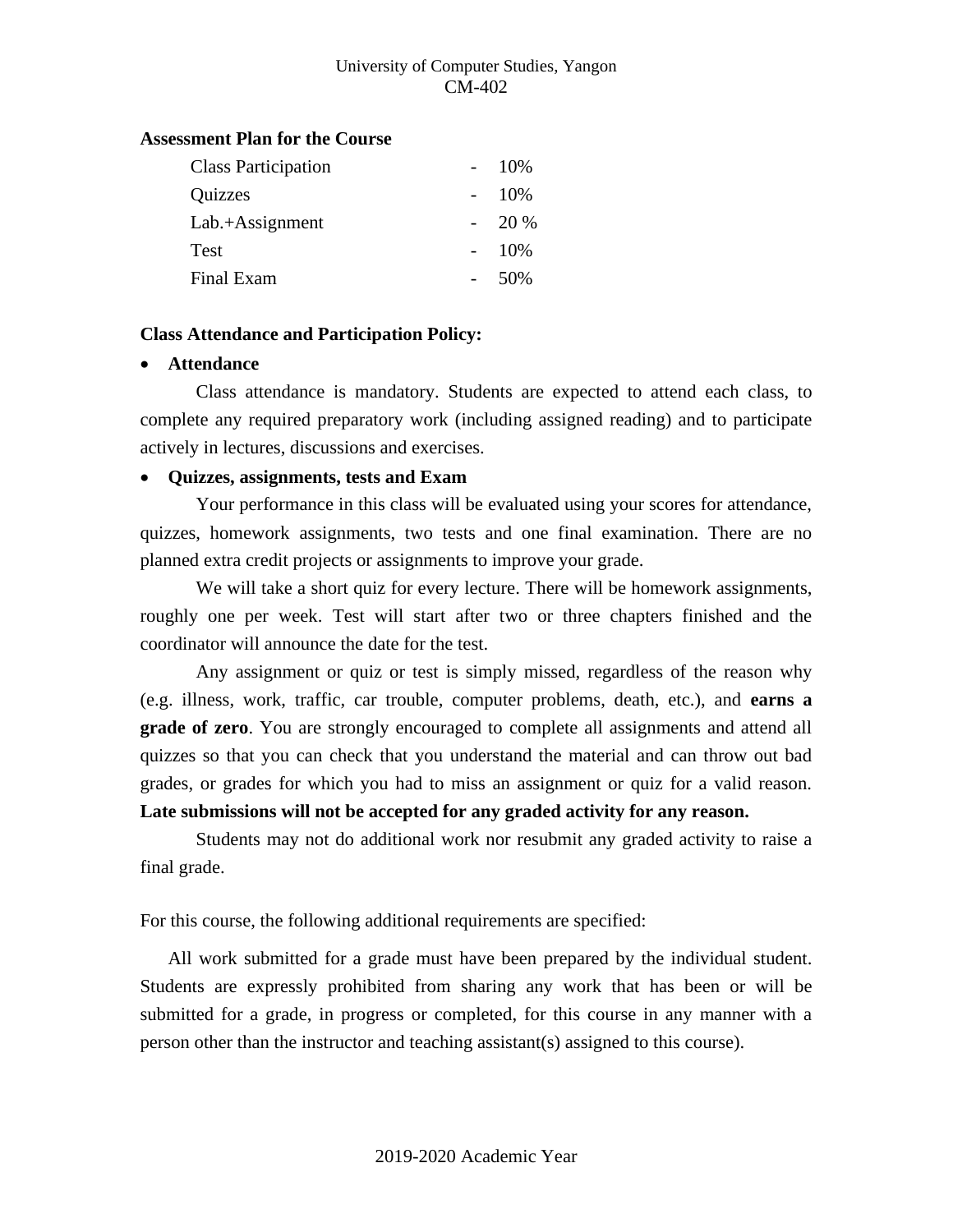Specifically, students may not do the following, including but not limited to:

- Discuss questions, example problems, or example work with another person that leads to a similar solution to work submitted for a grade.
- Give to, show, or receive from another person (intentionally, or accidentally because the work was not protected) a partial, completed, or graded solution.
- Ask another person about the completion or correctness of an assignment.
- Post questions or a partial, completed, or graded solution electronically (e.g. a Web site).
- All work must be newly created by the individual student for this course. Any usage of work developed for another course, or for this course in a prior semester, is strictly prohibited without prior approval from the instructor.
- Posting or sharing course content (e.g. instructor provided lecture notes, assignment directions, assignment questions, or anything not created solely by the student), using any non-electronic or electronic medium (e.g. web site, FTP site, any location where it is accessible to someone other than the individual student, instructor and/or teaching assistant(s)) constitutes copyright infringement and is strictly prohibited without prior approval from the instructor.

| N <sub>0</sub> | <b>Topics</b>                                | Week   | <b>Remark</b> |
|----------------|----------------------------------------------|--------|---------------|
| 1              | <b>R</b> for Statistics                      | Week   |               |
|                |                                              | $1+2$  |               |
| $\mathbf{2}$   | <b>Introduction to Data</b>                  | Week 3 |               |
|                | Data                                         |        |               |
|                | <b>Describing Data Distributions</b>         |        |               |
|                | Displaying Distributions with Graphs         |        |               |
|                | Measures of central tendency, asymmetry, and |        |               |
|                | variability                                  |        |               |
|                | Density Curves and Normal Distributions      |        |               |
| 3              | <b>Data Relationships</b>                    | Week 4 |               |
|                | Examining relationships                      |        |               |
|                | Scatterplots, Transforming Data              |        |               |
|                | Correlation                                  |        |               |
|                | Data Analysis for Two-Way Tables             |        |               |

# **Tentative Lesson**